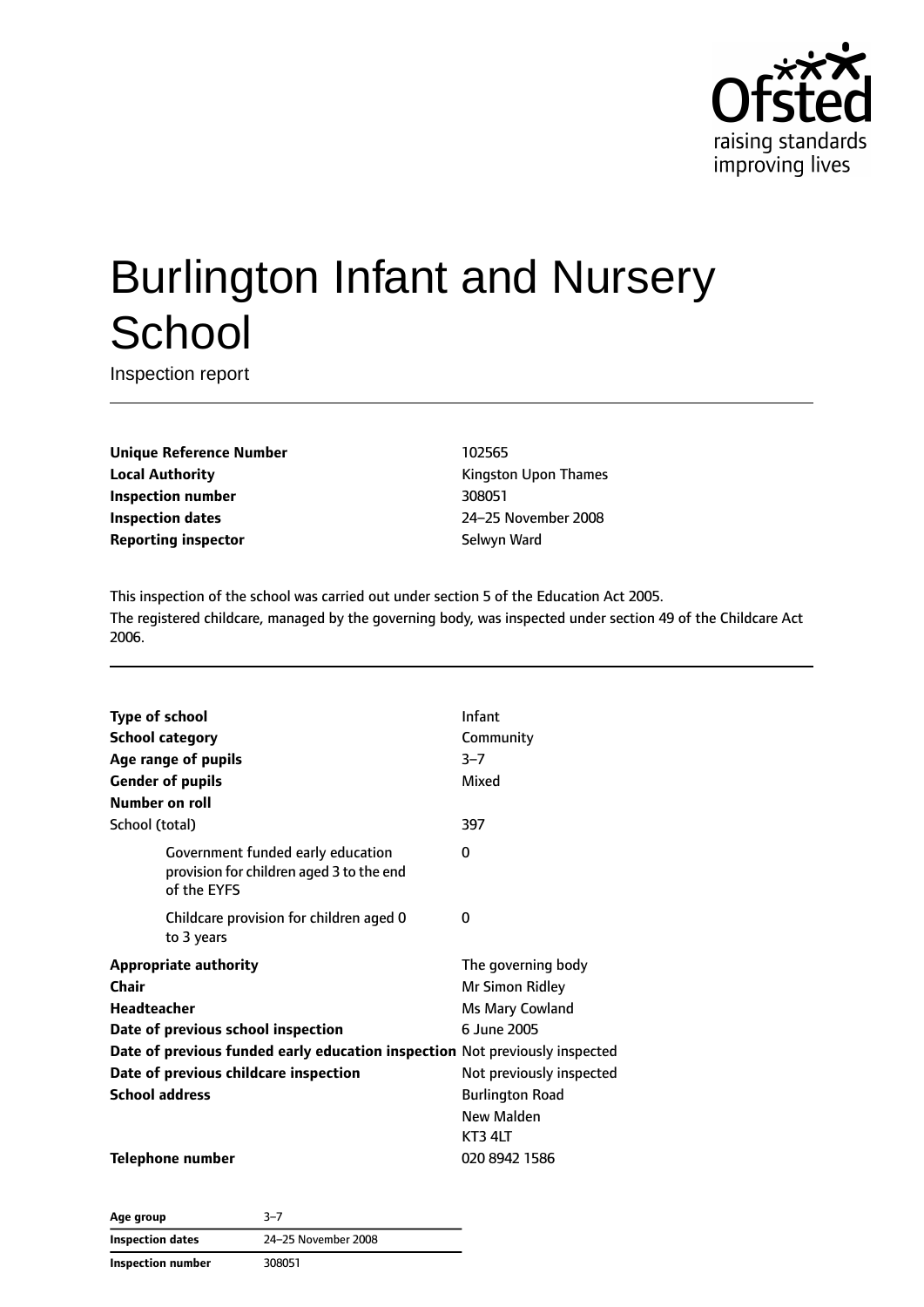**Fax number** 020 8336 0992

| Age group                | $3 - 7$             |  |
|--------------------------|---------------------|--|
| <b>Inspection dates</b>  | 24-25 November 2008 |  |
| <b>Inspection number</b> | 308051              |  |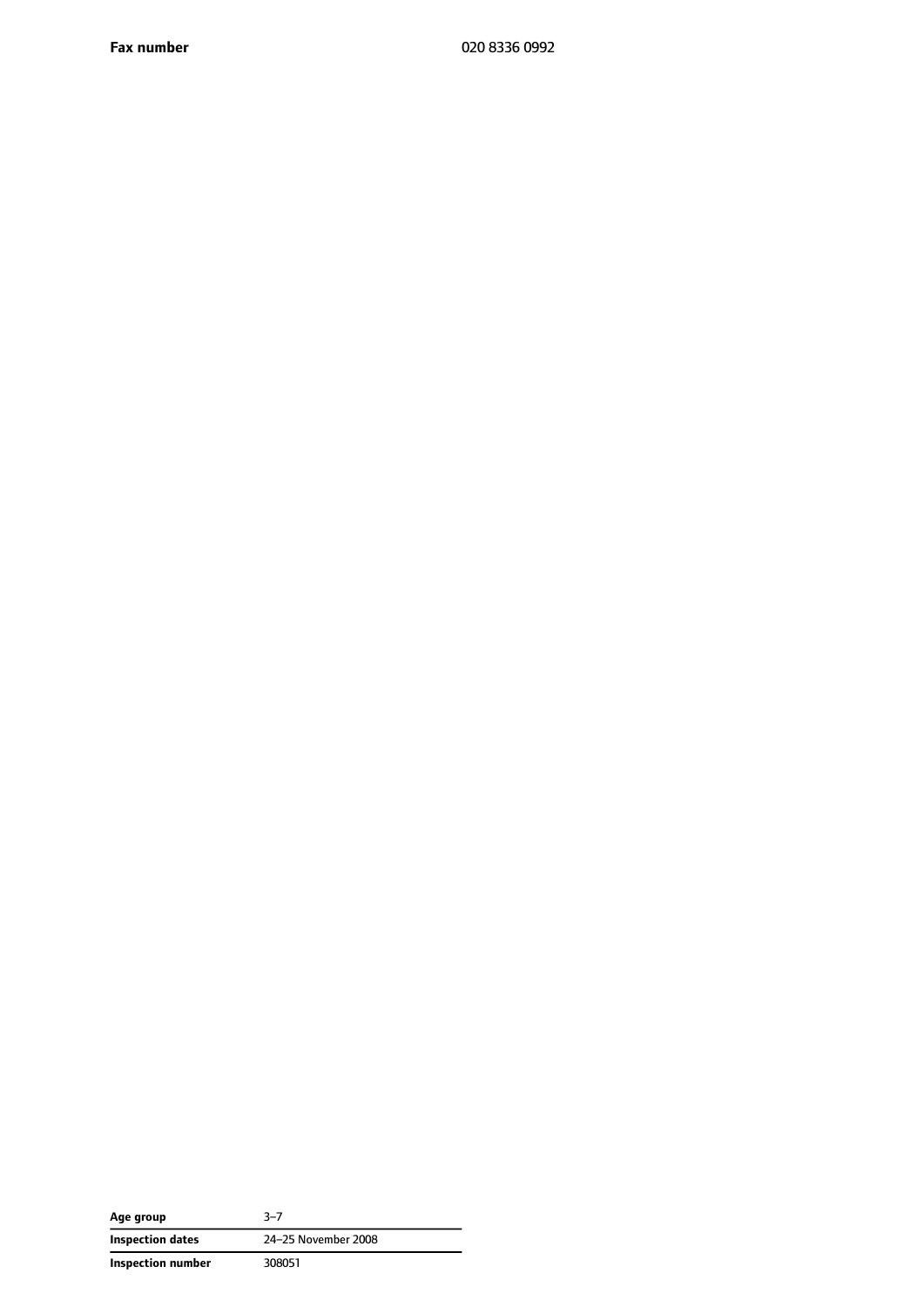.

<sup>©</sup> Crown copyright 2008

Website: www.ofsted.gov.uk

This document may be reproduced in whole or in part for non-commercial educational purposes, provided that the information quoted is reproduced without adaptation and the source and date of publication are stated.

Further copies of this report are obtainable from the school. Under the Education Act 2005, the school must provide a copy of this report free of charge to certain categories of people. A charge not exceeding the full cost of reproduction may be made for any other copies supplied.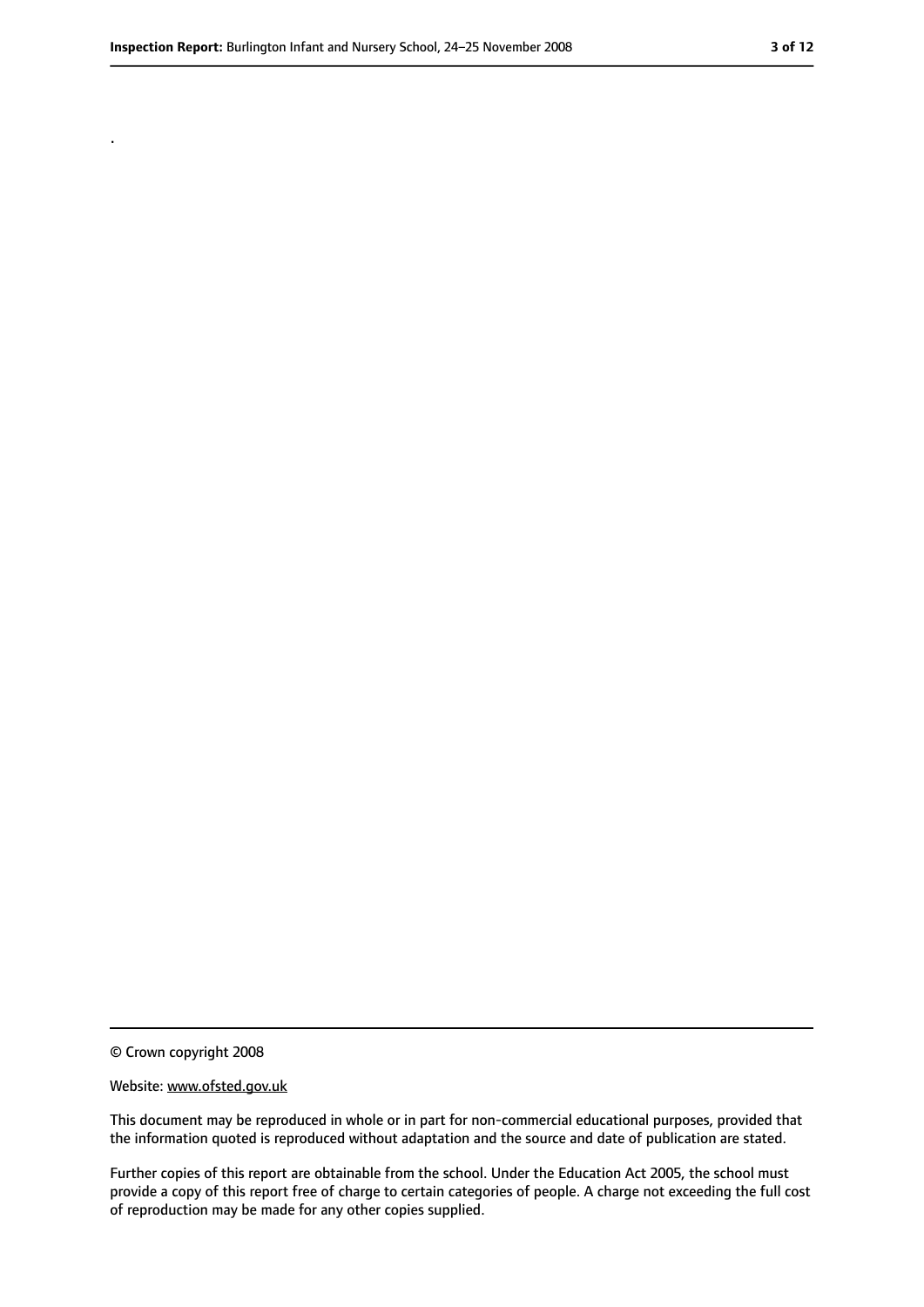# **Introduction**

The inspection was carried out by three Additional Inspectors.

#### **Description of the school**

This is a large school, and numbers have increased this year. Burlington caters for pupils from a diverse range of ethnic backgrounds. Around a third of the pupils are from Asian or Asian British backgrounds and around a third are White British. A very high proportion of children join the school at an early stage of learning English as an additional language. The principal minority languages spoken are Tamil, Urdu and Korean. Relatively few pupils have, mostly moderate, learning difficulties and/or disabilities. In addition to those who start the Early Years Foundation Stage (EYFS) in the Nursery, up to a third of the children join the school at the start of the Reception Year. The school has a Children's Centre which opened in March 2007.

#### **Key for inspection grades**

| Grade 1 | Outstanding  |
|---------|--------------|
| Grade 2 | Good         |
| Grade 3 | Satisfactory |
| Grade 4 | Inadequate   |
|         |              |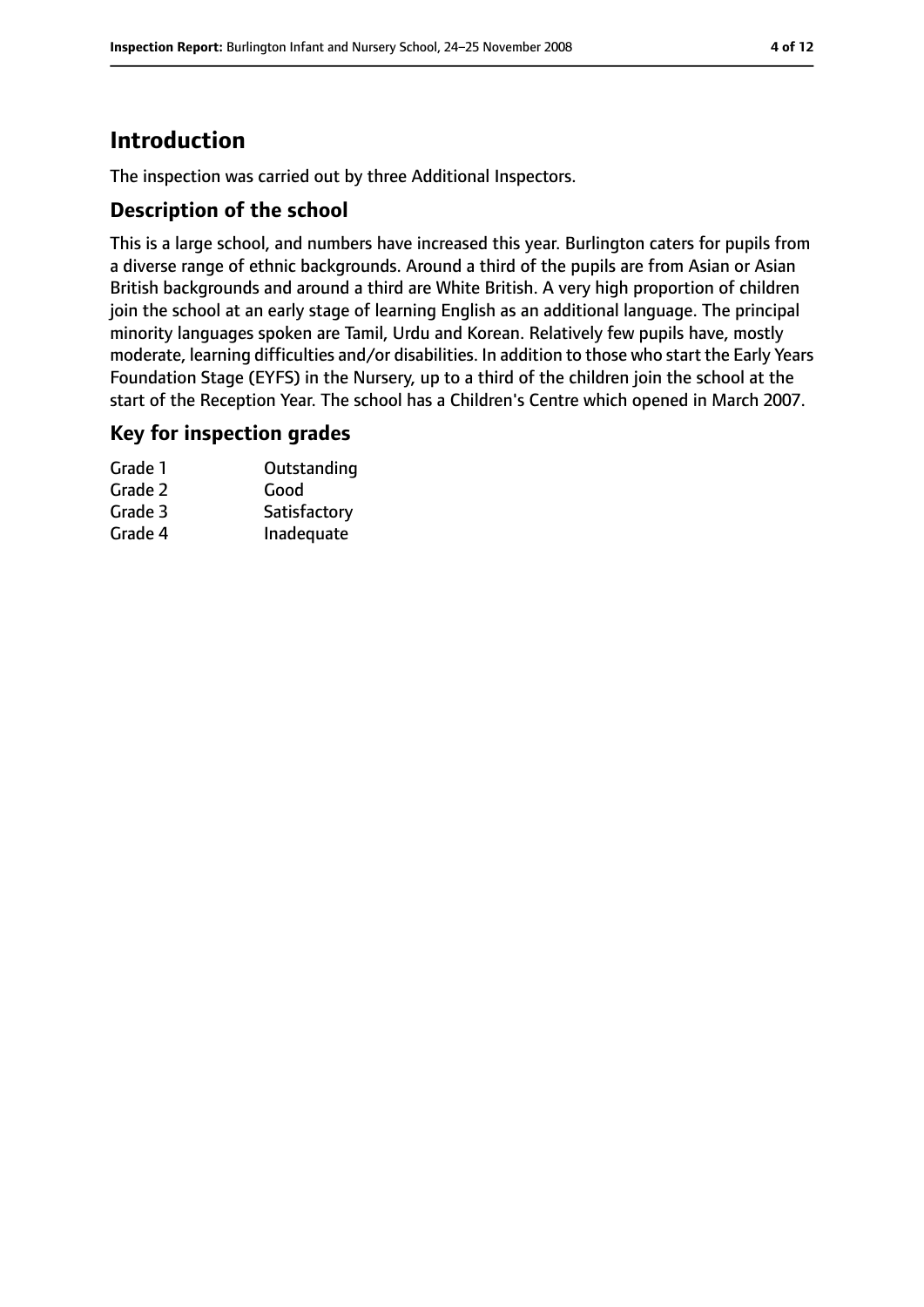# **Overall effectiveness of the school**

#### **Grade: 1**

This is an outstanding school. Its success is built on a firm partnership with parents, who, in turn, are very supportive and appreciative of the way the school helps their children to make excellent progress, both academically and in their personal development. As a parent put it, 'The school is very well led and all the children and parents are proud to be part of a fantastic team.'

The headteacher, school leaders, staff team and governors share a vision of Burlington Infant as 'a forward thinking and innovative school'. School leaders have a very accurate picture of the school's many great strengths, and their perceptive monitoring of all that the school provides has identified areas where they believe there is scope for provision to be even better. They correctly identified that boys were making notably less progress than girls in their writing. Innovative measures taken over the past two years have helped to accelerate boys' progress so that they now generally do as well as the girls. These have included the introduction of more adventurously themed toys to help boys to develop their interest and confidence in storytelling. Standards have been rising steadily over the past three years so that, despite children's often low language skills when they start in EYFS, they are above average by the end of Year 2.

The lack of a sheltered outdoor area for EYFS limits opportunities for the children to freely choose activities outside. However, they are benefiting from an increasingly smooth transition from EYFS to Year 1, allowing them to better adjust to the more formal learning environment in Years 1 and 2. Pupils are very well cared for, so that they feel very safe and secure at school. The development of children's social skills is especially impressive. A parent spoke for many in commenting, 'I have seen my son grow in confidence as he has progressed through the school.' Relationships between pupils from different backgrounds are excellent. Again, several parents wrote to praise the way the school 'celebrates diversity and is so inclusive'.

An important factor in pupils' outstanding achievement is the way staff help to bring the curriculum to life by giving the children exciting activities that stimulate their imagination. The pupils remember what they have learnt in history because they vividly recall dressing up in Victorian costume and actually meeting an adult in role as Florence Nightingale. A parent described how their children had 'blossomed during their time at school and come home full of stories of the good things they've done'. Another wrote that their son 'bounces into school each day and comes home full of enthusiasm about the new things he has discovered and the day he has had'.

Teachers have high expectations of their pupils, so they set work that is challenging. Their questioning helps prompt pupilsto develop their thinking as well astheirspeaking and listening skills. They succeed in establishing orderly classroom routines, so that pupils are attentive and mostly know what is expected of them. Sometimes, however, teachers' introductions go on for too long and opportunities are missed to set the pupils more varied practical activities. Where pupils have to sit on the carpet listening for periods of half an hour or more, some begin to get restless and the pace of learning slows.

The one concern that many parents voice in this popular school is over the current arrangements for the school's expansion. Their worry is that the school is 'in danger of losing its community feel'. Governors and school leaders are certainly alert to the challenges that expansion brings but are keen to extend the benefits of all that the school provides. The improvements achieved,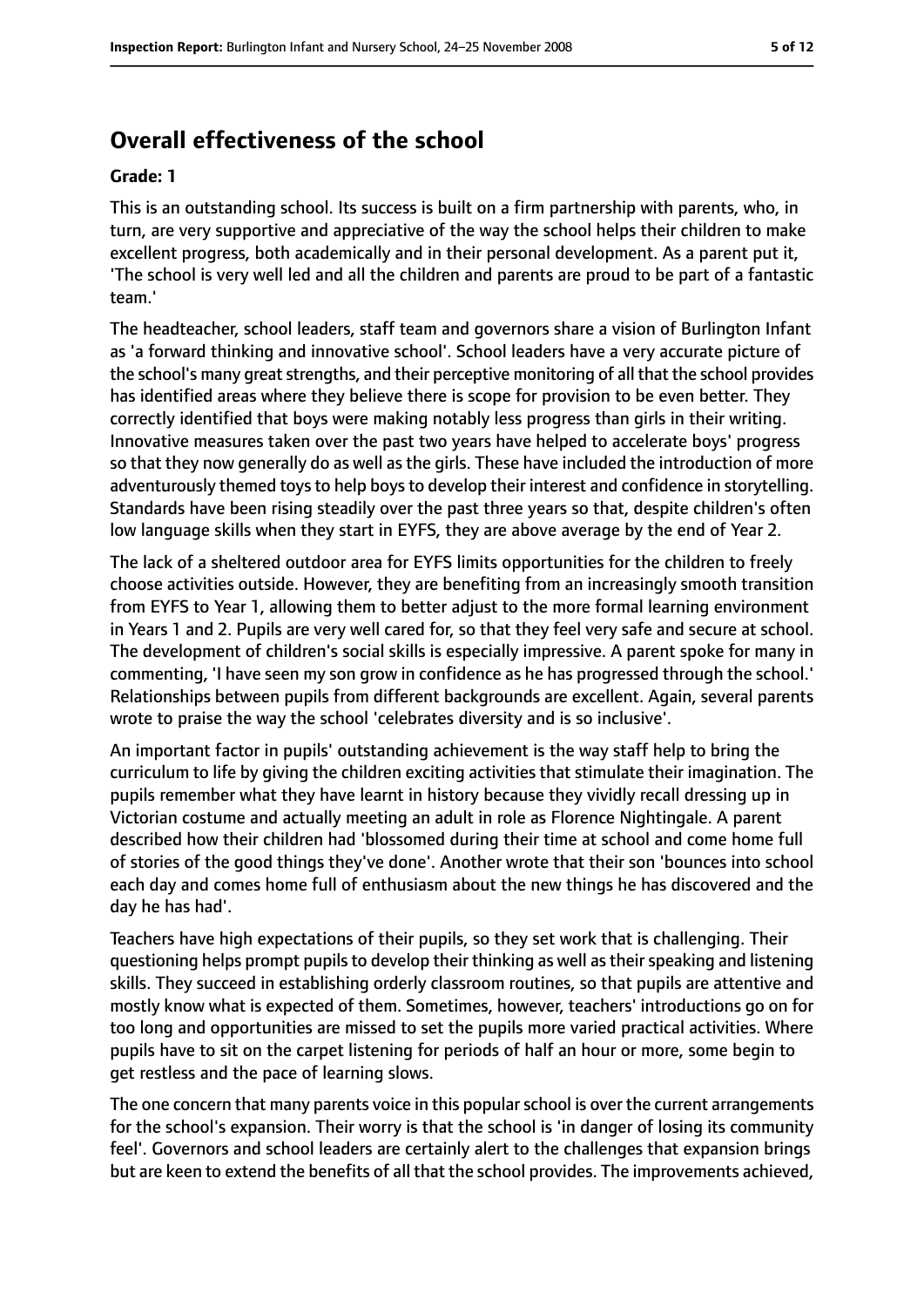particularly over the past two years, show the school's excellent capacity to build further on its many successes.

## **Effectiveness of the Early Years Foundation Stage**

#### **Grade: 2**

Children start in the Nursery and Reception classes with skills, knowledge and understanding below those expected for their ages. Many are at an early stage of learning English. Parents are very appreciative of the good start that their children receive in the EYFS. They particularly commend the way their children are helped to settle into school and that, 'The teachers are very willing to help in any way they can.' High quality care and a secure environment support all children well. Children are very polite, confident and happy, and greatly enjoy coming to school. Children, particularly those learning English as an additional language, make good progress because staff interact very well with them to develop their vocabulary and extend their learning. Last year, an increased focus on teaching letters and sounds made a significant impact on children's learning in language and literacy. Observations and assessment of children's learning and what they need to learn next are sharply focused. By the end of the Reception Year, standards in many areas are in line with those expected for their age, but because many children are still consolidating their English language skills, they are below expectations in communication and language development.

The EYFS leadership has made a good start to introducing new arrangements for children's welfare. Learning activities are regularly reviewed to develop new skills. The school is beginning to improve the balance of teacher-led and child-initiated activities by providing more opportunities for children to direct their own learning. The outdoor areas are often used well but, because they lack shelter, the facilities do not match the very good quality of those inside and do not offer children the same opportunities for ready access to different choices. In the new Reception class that has been added this year, children have to be escorted to the outside area.

## **What the school should do to improve further**

- Ensure that all lessons include varied activities and that pupils are not expected to sit passively for too long listening to the teacher.
- Develop more opportunities for children in the EYFS to freely use the outside area.

# **Achievement and standards**

#### **Grade: 1**

A parent summed up the views of many in commenting that their son had 'come on in leaps and bounds'. Pupils of all abilities and backgrounds make excellent progress to attain above average standards in reading, writing and mathematics by the end of Year 2. This achievement is especially impressive for the many pupils who join the school at an early stage of learning English. Pupils make excellent progress because of their enthusiasm for learning and because the curriculum is made interesting and exciting. The progressthat they make in their key literacy, numeracy and information and communication technology (ICT) skills prepares them exceptionally well for the next stage of their education.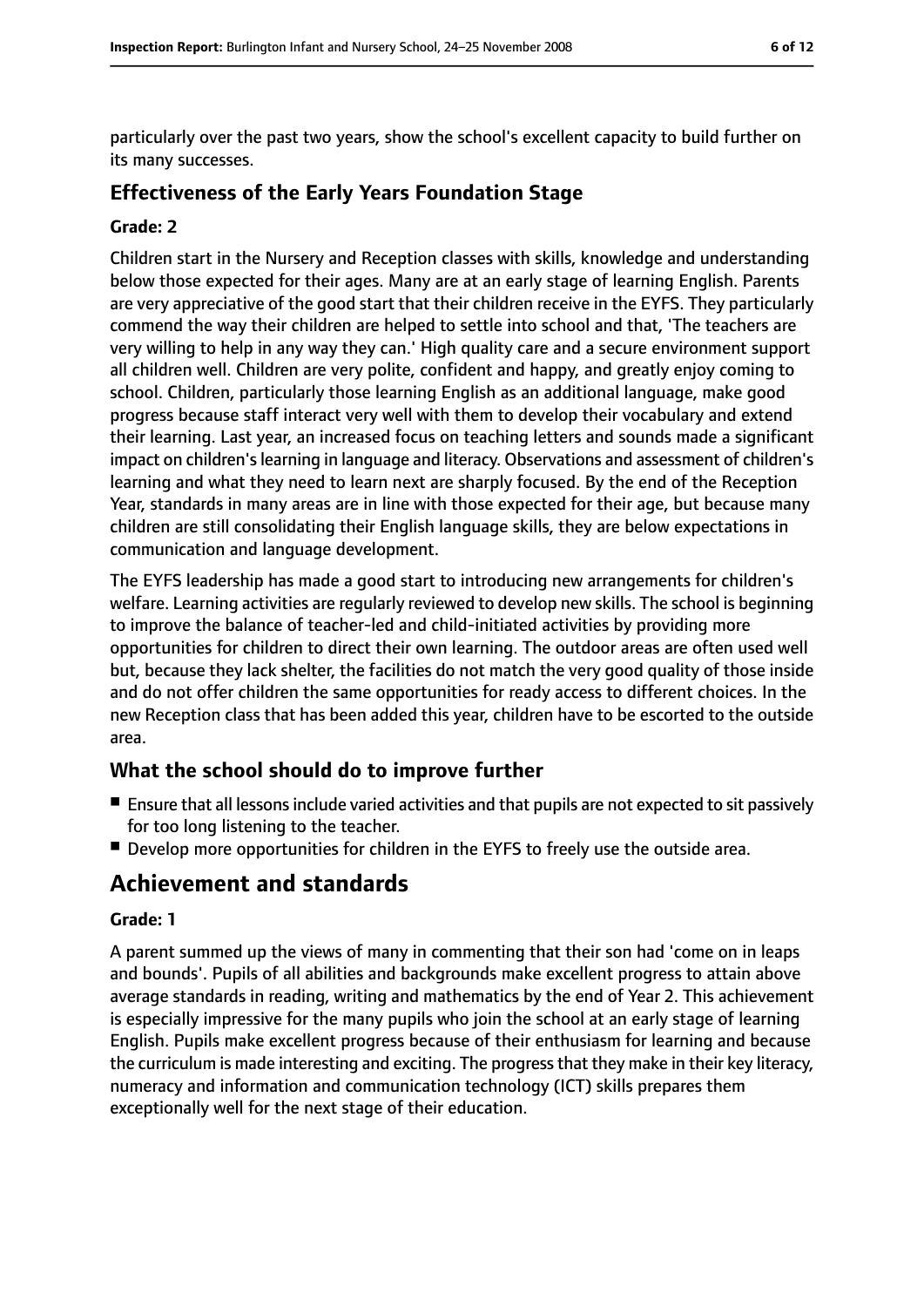# **Personal development and well-being**

#### **Grade: 1**

Pupils are proud of their school and this is reflected in their enthusiasm, attitudes and excellent behaviour. They have a very good understanding of right and wrong and they show respect and tolerance towards each other and adults. Relationships are a notable strength of the school. Pupils enjoy opportunities to work alongside each other and there is a strong sense of racial harmony. They feel safe in school because 'there is always someone to look after you'. They say that there is no bullying and that other pupils are kind, friendly and helpful. They know and fully understand the importance of making healthy choices at mealtimes and the need to take exercise. They greatly enjoy lessons because 'teachers make learning fun'. They particularly enjoy design and technology because 'you get to make a lot of things'. They like to take responsibility within the school community, for example as school councillors, where they have made decisions about the equipment used at playtimes.

# **Quality of provision**

## **Teaching and learning**

#### **Grade: 2**

Teachers know their pupils well and plan work that challenges and extends them. Increasing use in lessons of role play and drama has helped to accelerate pupils' speaking and listening skills, which has in turn contributed to the rise in pupils' confidence and the standard of their writing. Very well focused support for those with additional learning needs, either because of language difficulties or for those with moderate learning difficulties, helps these pupils to make often exceptional progress. Classes are orderly, so that pupils generally understand what is expected of them and move between activities quickly and without fuss. Teachers make good use of questioning to check that pupils understand and to draw out more thoughtful responses. Sometimes, however, teachers' introductions go on for too long and otherwise attentive pupils begin to shuffle and fidget. Teachers' marking helps to focus pupils' attention on their targets and what they have learnt, but not all marking identifies for pupils how they can improve their work.

#### **Curriculum and other activities**

#### **Grade: 1**

It is the stimulating curriculum which helps to enthuse the pupils so that they want to work hard, learn and do well. Wider use of role play and drama has helped to enliven activities so that pupils have memorable experiences and increasingly learn through the thrill of discovery. They especially enjoy learning about their own and each other's cultures, celebrating different religious festivals and learning about the work of different artists. They make regular use of ICT, for example, to create their own pictures in the style of the painter Mondrian. Spotting that, previously, girls developed an interest in storytelling as a prelude to writing by playing with dolls, the school has taken the initiative in providing ample opportunities to develop similar skills among boys. Boys in a Reception Class were engrossed in stories they were creating using pirate ships and figures, although one boy grumbled that there were not enough eye patches to go around! The effect of this initiative is already very apparent further up the school in the vast improvement in the quality of boys' writing.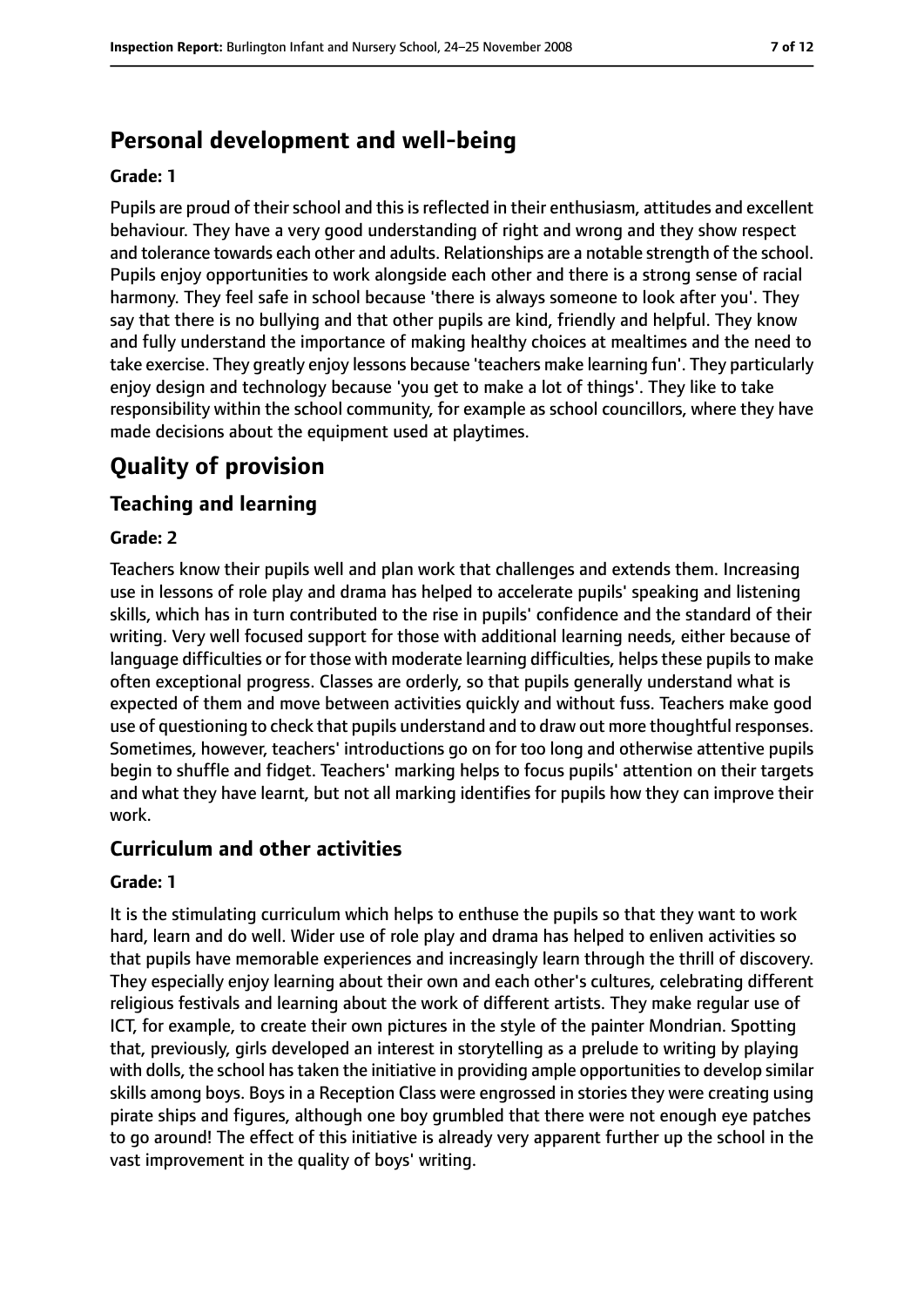#### **Care, guidance and support**

#### **Grade: 1**

Parents comment that, 'The staff are all extremely caring and conscientious'. The school has succeeded in creating a very safe, secure and attractive learning environment in which all pupils are valued regardless of their circumstances. Within this safe and caring community, pupils are encouraged to reach high standards, both academically and personally. The progress of pupils who have moderate learning difficulties is monitored very carefully to ensure that they achieve as well as they can. The school meets all requirements for safeguarding, and child protection arrangements are secure. Attendance is monitored carefully and actions the school has taken to reduce absence have been effective, so that attendance is good. The school actively promotes equality and this is reflected in pupils' attitudes to each other. Teachers establish clear learning targets with pupils in lessons so pupils fully understand what they are expected to learn.

## **Leadership and management**

#### **Grade: 1**

Leaders at all levels promote high quality education and care by placing the child at the heart of everything they do. The headteacher provides excellent leadership by creating a learning culture in which all staff are encouraged to be creative and innovative to further improve pupils' learning. Targets set for pupils are challenging but attainable so all pupils can achieve their best. Through robust self-evaluation, the school has an excellent understanding of its strengths and has been able to prioritise appropriate actions for further improvement. Links with external partners are used to very good effect. Those with the adjacent junior school are particularly strong, involving some shared assessment of work and enabling a smooth transition from Year 2 to Year 3. The newly established Children's Centre has enabled the school to capitalise on a wealth of resources to support vulnerable pupils and their families. Relationships with parents are excellent. The school actively promotes community cohesion by drawing upon the experiences of families from overseas as well as by providing pupils with opportunities to understand how different people live. Governors are fully involved in the life of the school. They have an excellent understanding of the school's strengths and the challenges it faces through its current expansion.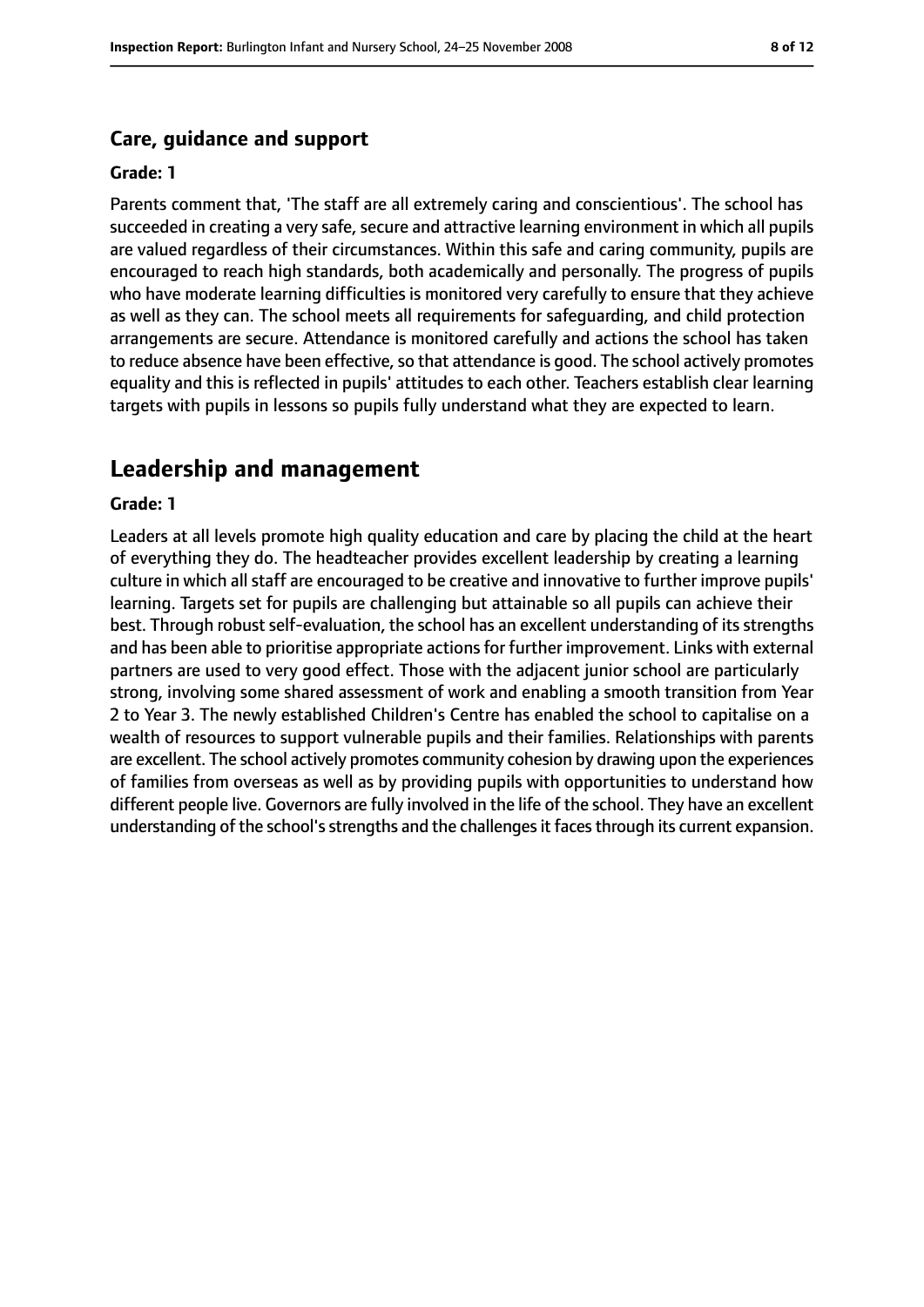**Any complaints about the inspection or the report should be made following the procedures set out in the guidance 'Complaints about school inspection', which is available from Ofsted's website: www.ofsted.gov.uk.**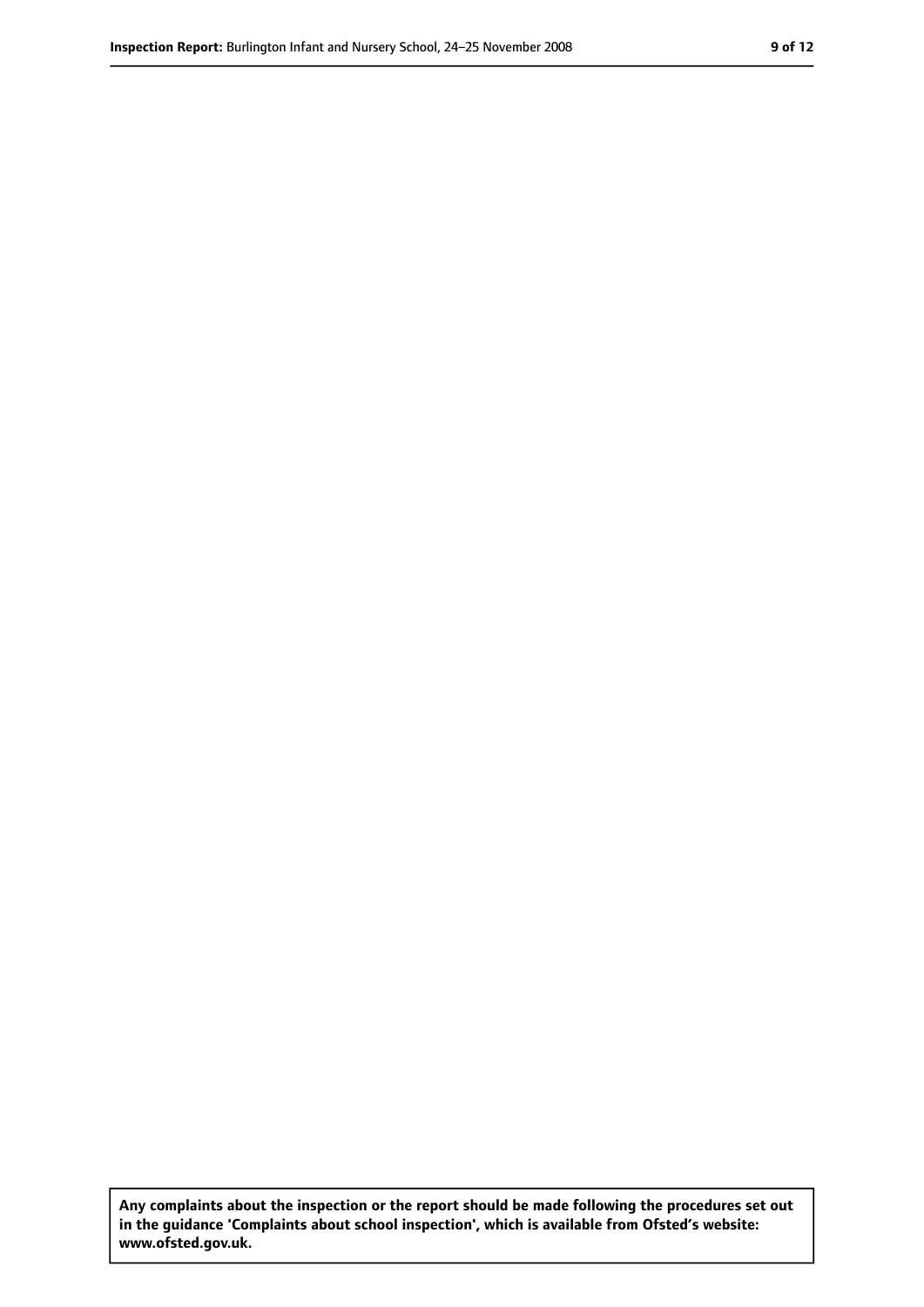# **Inspection judgements**

| Key to judgements: grade 1 is outstanding, grade 2 good, grade 3 satisfactory, and | <b>School</b> |
|------------------------------------------------------------------------------------|---------------|
| arade 4 inadequate                                                                 | Overall       |

### **Overall effectiveness**

| How effective, efficient and inclusive is the provision of<br>education, integrated care and any extended services in meeting the<br>needs of learners? |     |
|---------------------------------------------------------------------------------------------------------------------------------------------------------|-----|
| Effective steps have been taken to promote improvement since the last<br>inspection                                                                     | Yes |
| How well does the school work in partnership with others to promote learners'<br>well being?                                                            |     |
| The capacity to make any necessary improvements                                                                                                         |     |

## **Effectiveness of the Early Years Foundation Stage**

| How effective is the provision in meeting the needs of children in the<br><b>EYFS?</b>       |  |
|----------------------------------------------------------------------------------------------|--|
| How well do children in the EYFS achieve?                                                    |  |
| How good are the overall personal development and well-being of the children<br>in the EYFS? |  |
| How effectively are children in the EYFS helped to learn and develop?                        |  |
| How effectively is the welfare of children in the EYFS promoted?                             |  |
| How effectively is provision in the EYFS led and managed?                                    |  |

## **Achievement and standards**

| How well do learners achieve?                                                               |  |
|---------------------------------------------------------------------------------------------|--|
| The standards <sup>1</sup> reached by learners                                              |  |
| $\mid$ How well learners make progress, taking account of any significant variations $\mid$ |  |
| between groups of learners                                                                  |  |
| How well learners with learning difficulties and/or disabilities make progress              |  |

<sup>&</sup>lt;sup>1</sup>Grade 1 - Exceptionally and consistently high; Grade 2 - Generally above average with none significantly below average; Grade 3 - Broadly average to below average; Grade 4 - Exceptionally low.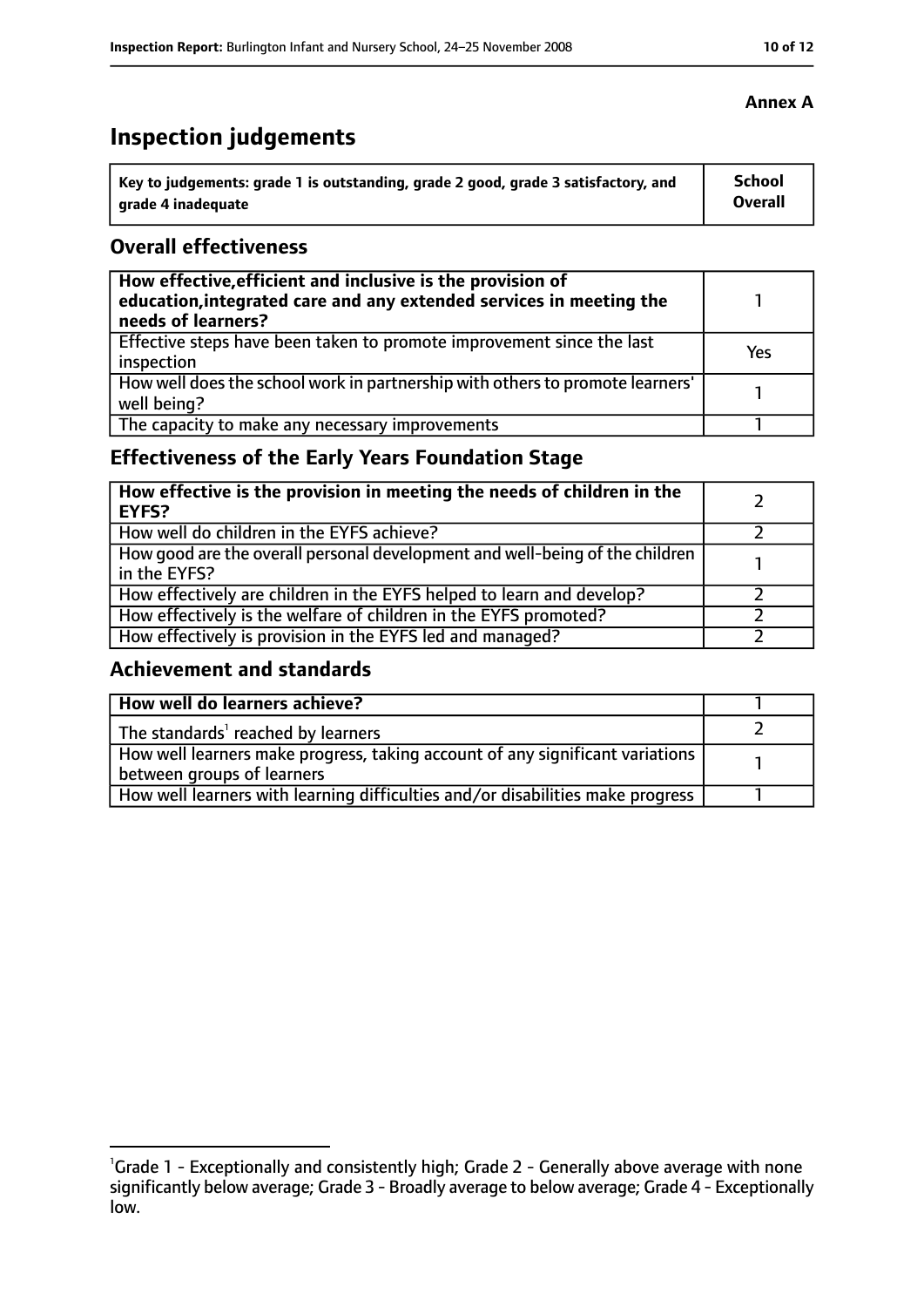# **Personal development and well-being**

| How good are the overall personal development and well-being of the<br>learners?                                 |  |
|------------------------------------------------------------------------------------------------------------------|--|
| The extent of learners' spiritual, moral, social and cultural development                                        |  |
| The extent to which learners adopt healthy lifestyles                                                            |  |
| The extent to which learners adopt safe practices                                                                |  |
| The extent to which learners enjoy their education                                                               |  |
| The attendance of learners                                                                                       |  |
| The behaviour of learners                                                                                        |  |
| The extent to which learners make a positive contribution to the community                                       |  |
| How well learners develop workplace and other skills that will contribute to<br>their future economic well-being |  |

# **The quality of provision**

| How effective are teaching and learning in meeting the full range of<br>learners' needs?              |  |
|-------------------------------------------------------------------------------------------------------|--|
| How well do the curriculum and other activities meet the range of needs and<br>interests of learners? |  |
| How well are learners cared for, quided and supported?                                                |  |

## **Leadership and management**

| How effective are leadership and management in raising achievement<br>and supporting all learners?                                              |            |
|-------------------------------------------------------------------------------------------------------------------------------------------------|------------|
| How effectively leaders and managers at all levels set clear direction leading<br>to improvement and promote high quality of care and education |            |
| How effectively leaders and managers use challenging targets to raise standards                                                                 |            |
| The effectiveness of the school's self-evaluation                                                                                               |            |
| How well equality of opportunity is promoted and discrimination eliminated                                                                      |            |
| How well does the school contribute to community cohesion?                                                                                      |            |
| How effectively and efficiently resources, including staff, are deployed to<br>achieve value for money                                          |            |
| The extent to which governors and other supervisory boards discharge their<br>responsibilities                                                  |            |
| Do procedures for safequarding learners meet current government<br>requirements?                                                                | <b>Yes</b> |
| Does this school require special measures?                                                                                                      | <b>No</b>  |
| Does this school require a notice to improve?                                                                                                   | No         |